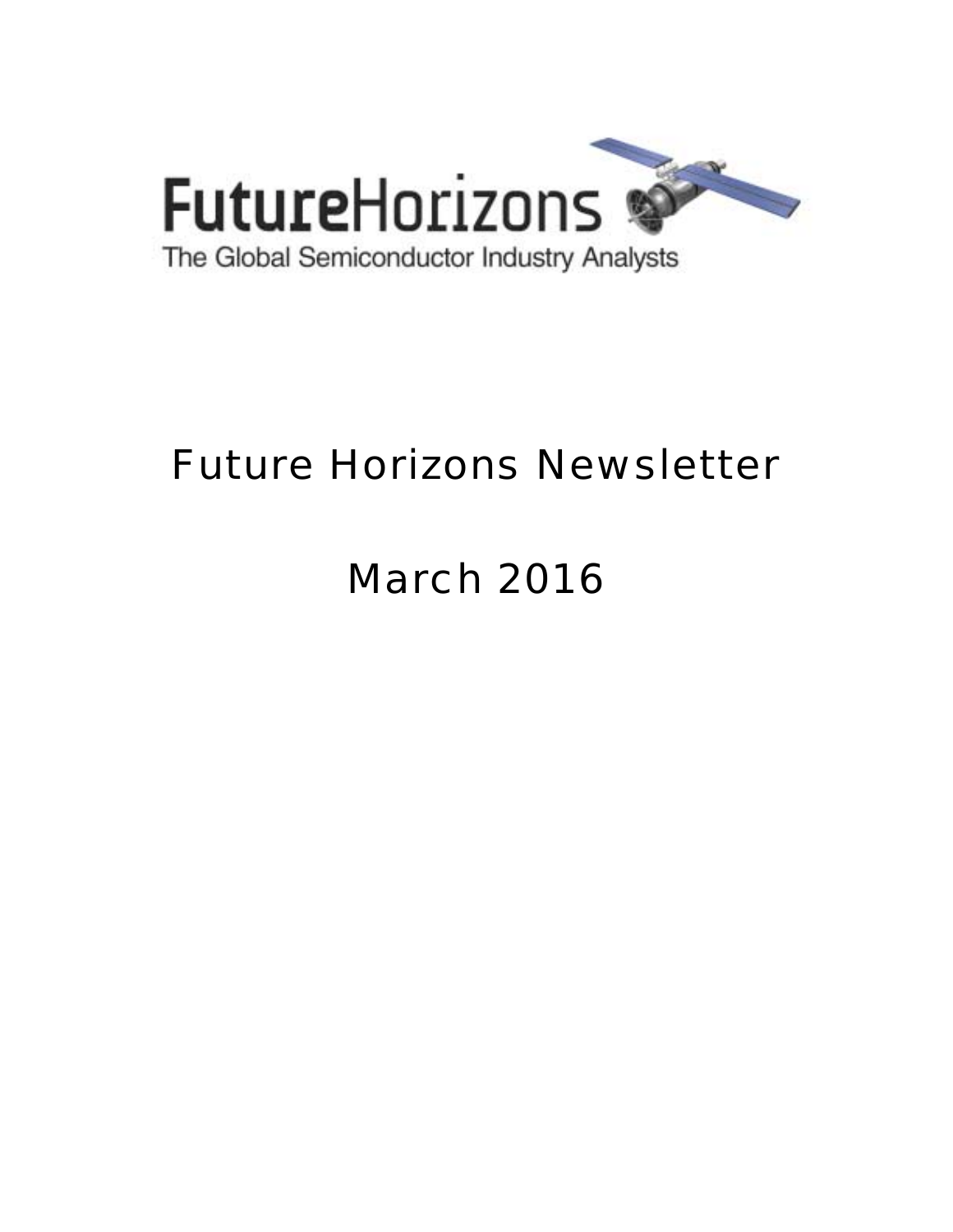Contents Page

| <b>Industry News by Company</b>              | Page 03 - 06 |
|----------------------------------------------|--------------|
| <b>Industry News &amp; Trends</b>            | Page 07 - 09 |
| <b>East European News &amp; Trends</b>       | Page 10-11   |
| <b>World Economic Round Up</b>               | Page 12      |
| <b>Future Horizons &amp; Industry Events</b> | Page 13      |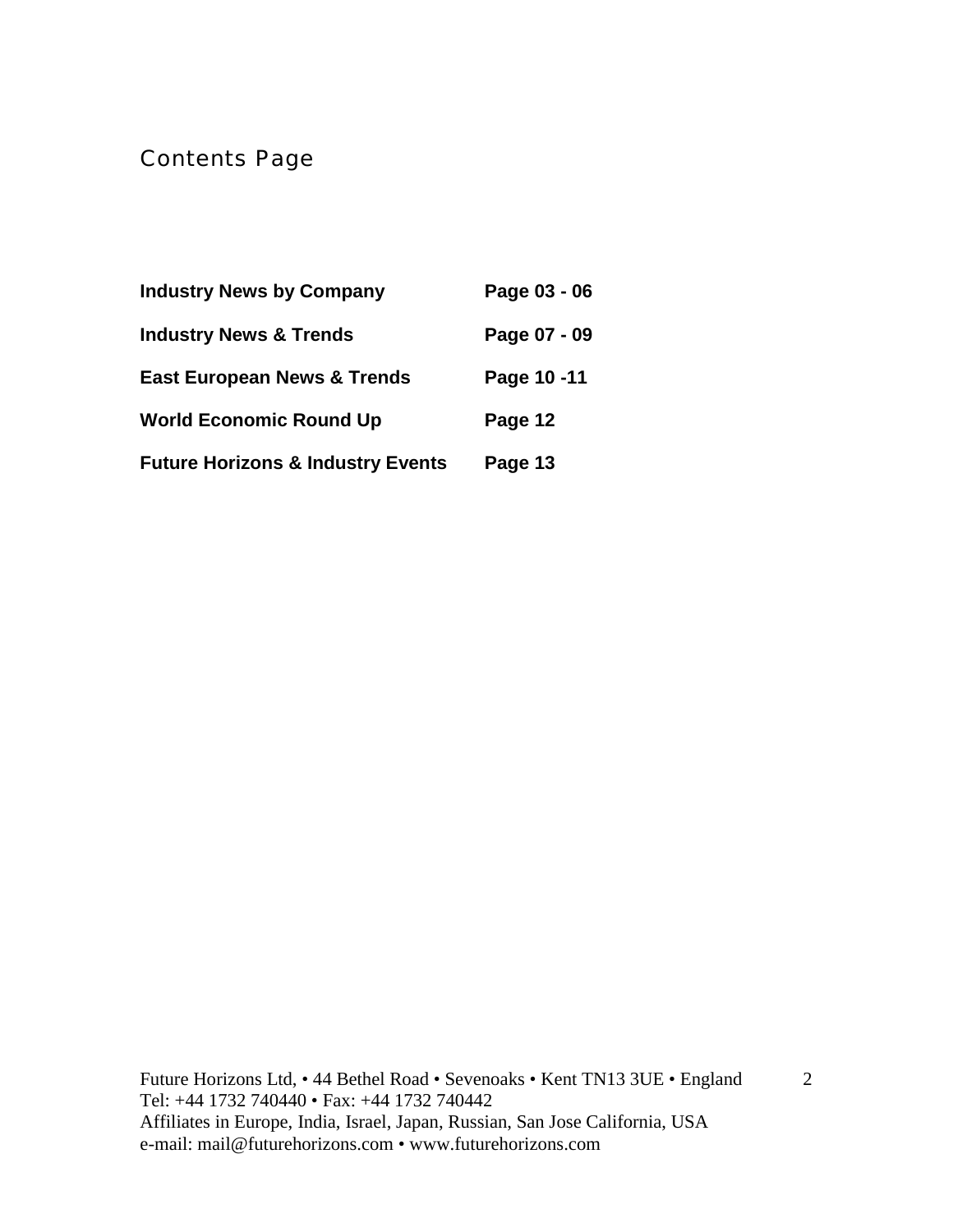#### Industry News By Company

#### **[Germany's Carmakers Gear Up For Tech Challenge](http://www.ft.com/cms/s/0/27d9ead0-dfd1-11e5-b072-006d8d362ba3.html?ftcamp=crm/email//nbe/EuropeBusiness/product#axzz41jzG8CSy)**

Top German carmakers have expressed fears that the deck is stacked in favour of technology companies as the automobile industry faces the biggest revolution since the Model T Ford more than a century ago.

Carmakers are striving to create emissions-free vehicles that drive on their own just as consumers move from owning cars to sharing them, and motor manufacturers are competing with technology companies in some of these areas.

"There's this threat that third parties would step between yourself and the customer and you would become the Foxconn of the auto industry," said Dieter Zetsche, chief executive of Daimler, referring to the Taiwanese supplier to Apple.

#### **[Analogix Introduces SlimPort ANX7688 – First 4K 60fps Single-Chip Transmitter to](http://www.businesswire.com/news/home/20160221005112/en/Analogix-Introduces-SlimPort-ANX7688-%E2%80%93-4K-60fps)  [Support DisplayPort over USB-C for Smartphones and Tablets](http://www.businesswire.com/news/home/20160221005112/en/Analogix-Introduces-SlimPort-ANX7688-%E2%80%93-4K-60fps)**

SANTA CLARA, Calif.--(BUSINESS WIRE)--Analogix Semiconductor, Inc. today announced the availability of its SlimPort® ANX7688, the first single-chip mobile transmitter to support 4K 60 frames per second (4096x2160p60) or FHD 120 frames per second (1920x1080p120) video resolution from a smartphone or tablet with full function USB-C<sup>™</sup>, ideal for applications such as augmented reality  $(AR)$  and virtual reality  $(VR)$ which require superior video processing and performance.

Made to pair seamlessly with Qualcomm-based USB-C smartphones and tablets, the ANX7688 is a single-chip bridge integrated circuit (IC) that converts the HDMI and USB interfaces of the application processor (AP) to DisplayPort™, integrating a converter bridge, a high speed mux, USB-PD support for fast charging, with the latest HDCP 2.2 content protection, and therefore enabling a full function USB-C connector on the mobile device.

#### **[ARM Working On Machine Learning, Neural Networks](http://www.eetindia.co.in/ART_8800720102_1800000_NT_27d81951.HTM)**

ARM Holdings plc revealed that it holds some research interest in machine learning and neural networks but is not yet ready to say whether it can be turned into commercial business. The company had about a 46 per cent share of the global market with 8,053 crore (\$1.2 billion) worth in business in 2014, according to Gartner, a market research firm.

ARM's 25 years of existence have seen it expand from the supply of 32bit CPU cores with the addition of GPUs, video processors and crypto-acceleration processors. Expanding ARM's processor domain is something the company is always looking at, said James McNiven, GM of ARM's CPU group.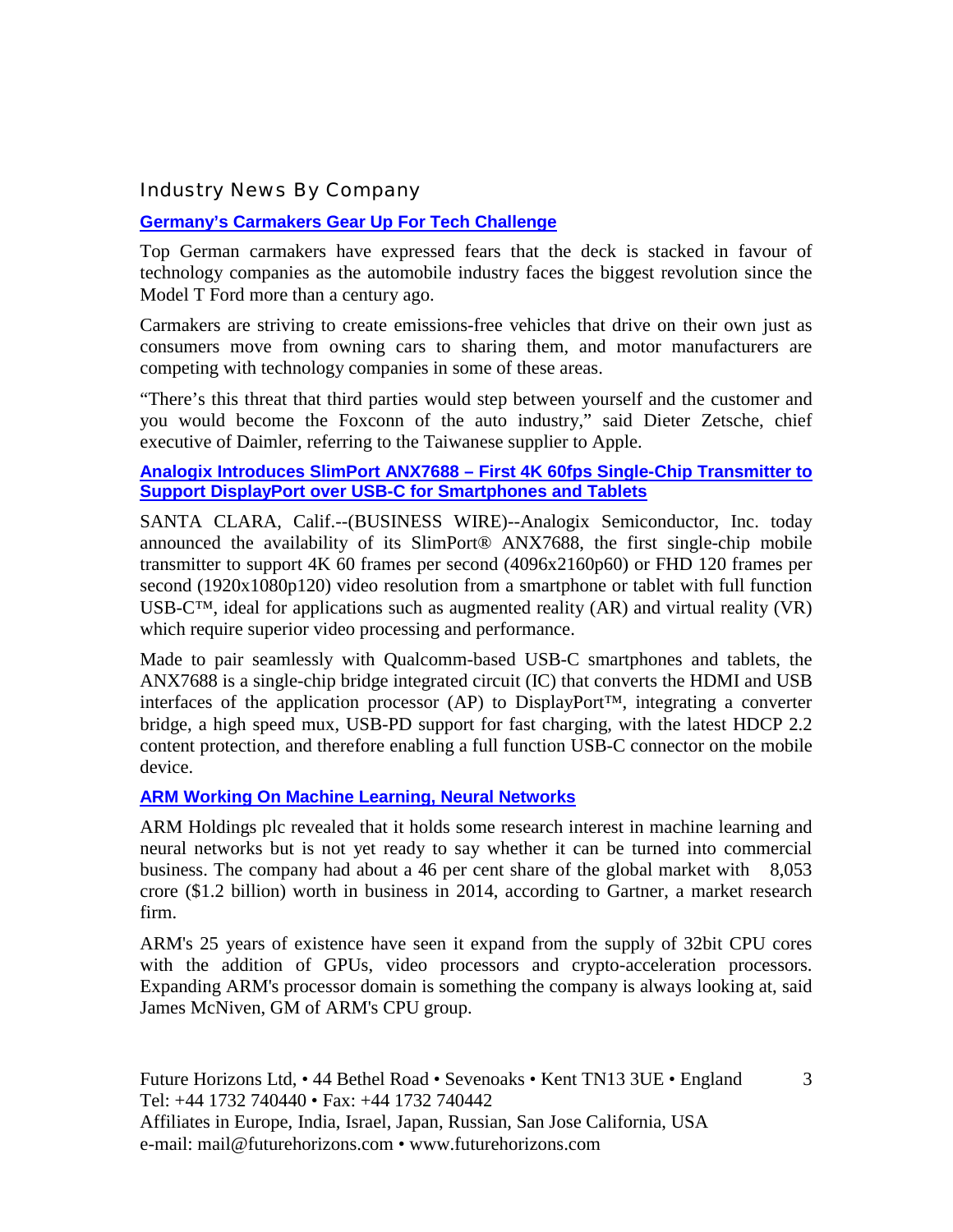#### [Knowles Ships More Than 8 Billion MEMS Microphones Globally; Sets New Industry](http://finance.yahoo.com/news/knowles-ships-more-8-billion-171300464.html)  [Record](http://finance.yahoo.com/news/knowles-ships-more-8-billion-171300464.html)

Today, Knowles Corporation (KN) celebrates a new industry milestone with the successful shipment of more than eight billion SiSonic™ microphones, globally. Knowles is a pioneer in the MEMS microphone industry, and is leading the industry to intelligent audio solutions that merge high-performance microphones with best-in-class audio software and signal processing.

Knowles' newest innovations will be on display at Mobile World Congress in Barcelona, Spain for customers, partners, analysts and the media in Hall 2, booth 2B23MR.

#### **[LG Electronics Redefines The Future Of Smart Television](http://thenationonlineng.net/lg-electronics-redefines-future-smart-television/)**

Looking at the slow lurch of technological progress in the latter half of the 20th century, it is apparent that the pace of change has been dwarfed by the improvements made in the past 15 years alone. The catalyst for these changes began once manufacturers were no longer shackled by the limitations of cathode ray tubes. No longer reliant on bulky tubes, the capabilities of TVs began to grow exponentially. Picture quality drastically improved, screens grew in size and production became more cost-efficient. For the first time, TVs were able to offer with more colours, smaller bezels and thinner casings.

Leading electronics manufacturers are now intensely investing in research and development in order to come up with modern TVs that address various consumer needs. One of such companies is LG Electronics, with its large array of game-changing TVs.

#### **[NXP and Qualcomm Expand Collaboration to Enable Mobile Transit in](http://www.businesswire.com/news/home/20160221005067/en/NXP-Qualcomm-Expand-Collaboration-Enable-Mobile-Transit)  [Snapdragon-Based Phones](http://www.businesswire.com/news/home/20160221005067/en/NXP-Qualcomm-Expand-Collaboration-Enable-Mobile-Transit)**

BARCELONA, Spain--(BUSINESS WIRE)--(Mobile World Congress 2016) – NXP Semiconductors N.V. (NASDAQ:NXPI) and Qualcomm Incorporated (NASDAQ:QCOM) through its subsidiary, Qualcomm Technologies, Inc., today announced the integration of industry-leading near field communication (NFC) and embedded secure element (eSE) solutions across Qualcomm® Snapdragon™ 800, 600, 400 and 200 processor platforms. The end-to-end solution now includes pre-validation of mobile transaction services including transit and payment.

"Combining NXP's advanced NFC and security expertise with our industry leading Qualcomm Snapdragon processors, we are offering comprehensive, cost-effective, and validated contactless payments and transit solutions at scale to mobile OEMs and service providers in China"

To support this increased demand for mobile transactions mobile device suppliers face a challenge to scale up their solutions fast enough to meet market needs. The NXP and Qualcomm Technologies collaboration enables mobile device makers to accelerate their time to market, and benefit from the strong growth in the mobile transactions industry.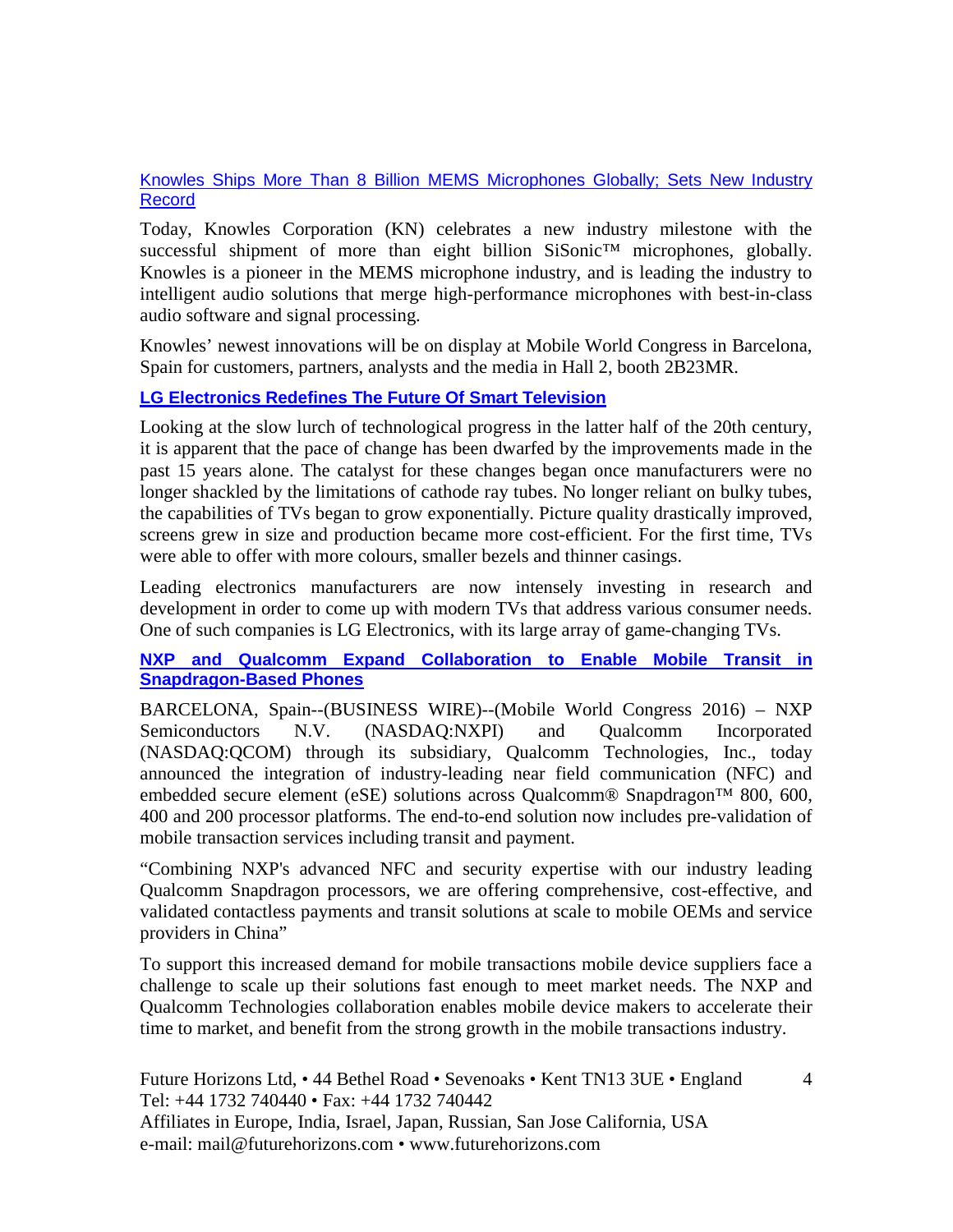#### **[Plessey Announces New LED Beam Control Modules](http://www.compoundsemiconductor.net/article/98919-plessey-announces-new-led-beam-control-modules.html)**

Plessey will be releasing a new LED beam control module at the Light and Building event from 13-18 March 2016 at the Fair and Exhibition Centre in Frankfurt, Germany. Called Stellar, the new GaN-on-silicon LED solution combines Plessey's MaGIC surfaceemitting LEDs with modular optics.

 "As part of our chip scale optics development we have developed a variety ofsolutions for beam control off the LED chip. This is an exciting development for LED modules and lighting designers. Getting light to where you need it is critical in industrial, retail, hospitality and outdoor lighting," said Keith Strickland, Plessey's CTO.

He added: "Stellar provides lighting designers with the design freedom needed for lightweight, low profile, less bulky designs. As this is our first year exhibiting our LED and lighting solutions at Light and Building, we are very excited about releasing some of our newest developments using our GaN-on-silicon technology. We will be sharing with the leading lighting companies some lighting ideas that take advantage of our technology, including those related to on-chip beam forming."

#### **[Qualcomm Wins Back Samsung Semiconductor Business](http://www.latimes.com/business/technology/la-fi-qualcomm-samsung-20160224-story.html)**

After a year on the sidelines, Qualcomm Inc. has won back the key semiconductor slot in Samsung Electronics Co.'s latest flagship smartphones.

The San Diego company said that its Snapdragon 820 processor will power Samsung's new Galaxy S7 and S7 Edge smartphones sold in select markets, such as the United States.

Samsung will use its own Exynos processor in Galaxy S7 models sold in South Korea and some other countries.

The announcement at the Mobile World Congress trade show in Barcelona, Spain, was expected but still welcome news for Qualcomm. Samsung is the world's largest maker of Android handsets, shipping nearly 325 million devices last year, according to industry research firm International Data Corp. It is a longtime Qualcomm customer.

#### **[Samsung Launches ARTIK Platform To Make Home Electronics Ready For Iot](http://pulsenews.co.kr/view.php?sc=30800019&year=2016&no=134613)**

Samsung Electronics Co. has released a module that supports the Internet of Things (IoT) technology, allowing small and medium enterprises to speed up the development of IoT products.

With the small pocket sized module, even individuals can develop smart devices to control home electronics.

Samsung Electronics said Thursday a commercial version of ARTIK, an open platform, is available and launched an official partner program.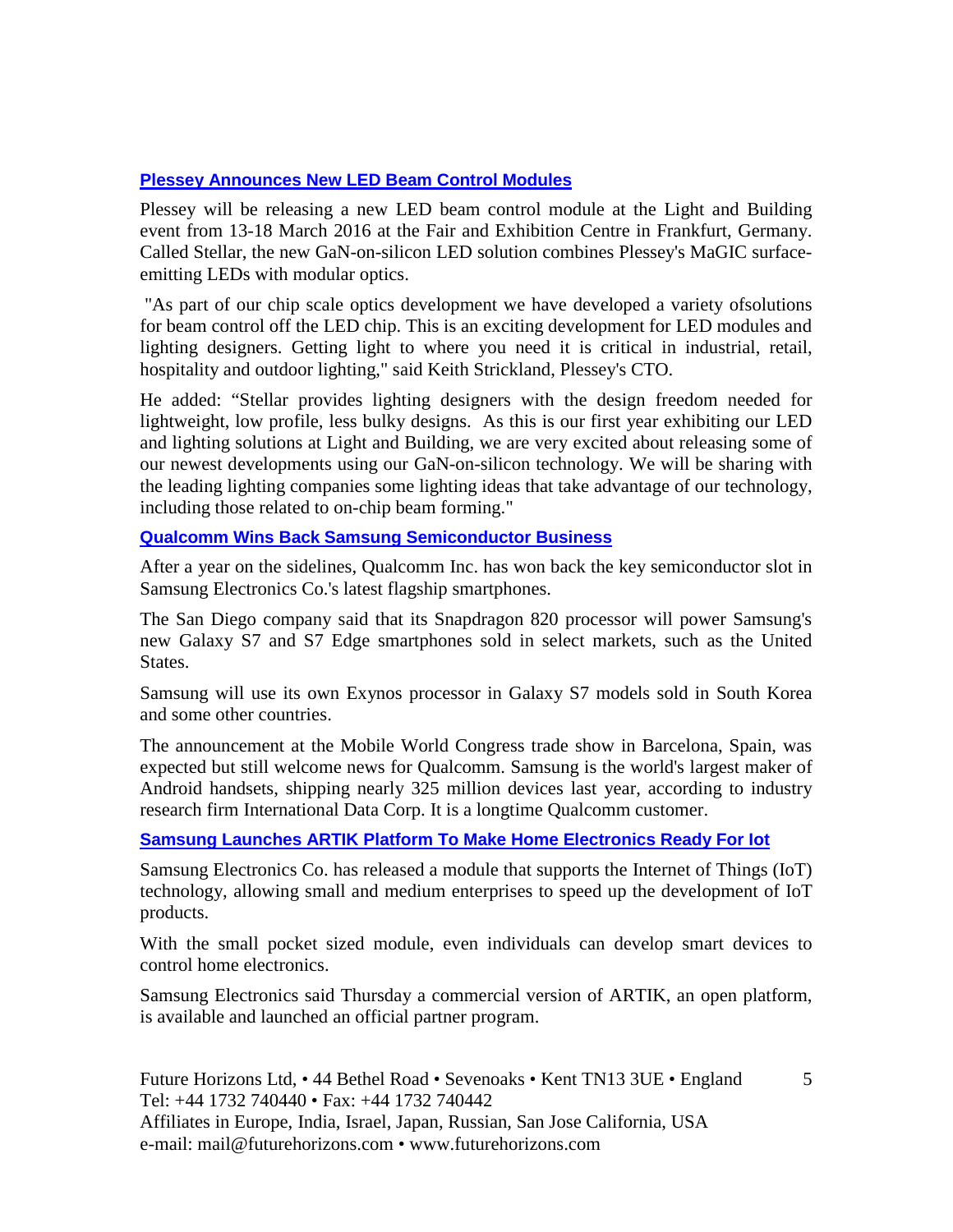ARTIK allows Samsung Electronics to take a step closer in creating a new IoT ecosystem for the industry. ARTIK is composed of various parts including an application processor, a memory chip, sensors and a communications device. It supports various high-end technologies including security solutions and cloud computing services. The company said it is the epitome of its industry-leading semiconductor technology.

#### **[STMicroelectronics' ARM Cortex MCU Sees Volume Production](http://www.eetindia.co.in/ART_8800719886_1800013_NT_2ba6819f.HTM)**

STMicroelectronics' ARM Cortex-M0+ STM32L0 microcontrollers, with a development ecosystem, including cost-efficient boards and free software tools sees high volume production as it benefits developers and allows them control over applications' power consumption.

Ideal for energy-sensitive applications including wearables, medical monitors, industrial sensors, and smart-living devices, the STM32L0 microcontroller (MCU) series achieves energy efficiency of 135 ULPMark -C certified and 158.7 ULPMark -C with a DC/DC converter. Moreover, ST's proprietary process technology is temperature-stable, ensuring the STM32L0 series has the power consumption at 125°C.

Future Horizons Ltd, • 44 Bethel Road • Sevenoaks • Kent TN13 3UE • England Tel: +44 1732 740440 • Fax: +44 1732 740442 Affiliates in Europe, India, Israel, Japan, Russian, San Jose California, USA e-mail: mail@futurehorizons.com • www.futurehorizons.com

6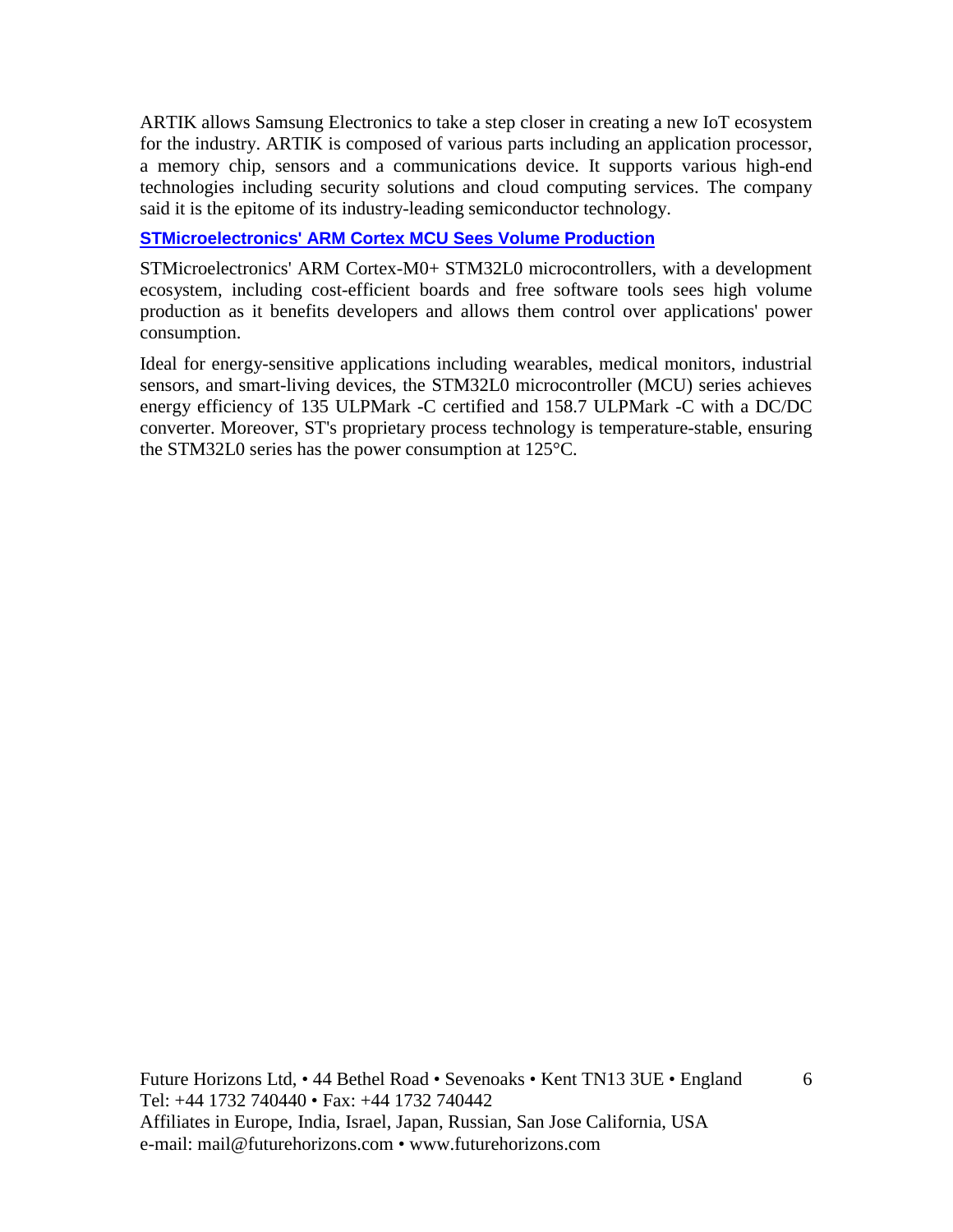#### Industry News & Trends

#### **[Europe And Asia In Race To Set 5G Mobile Standard](http://www.ft.com/cms/s/2/02a7abec-ba0d-11e5-b151-8e15c9a029fb.html#axzz41YG3s9Z8)**

An intense rivalry is developing between Europe and Asia to be the first to develop the next generation of mobile technology, known as 5G. Being first would allow a region to set the standard and reap the economic benefits, chiefly the fees from patent licensing.

The next generation network is expected to build on, rather than replace, existing 4G services. It is likely to be able to deliver data speeds up to 10 gigabits per second (gbps) and near instant reaction times capable of supporting connected cars and virtual reality applications.

The European Commission has stepped in to help companies such as Nokia and Ericsson stay in the forefront. Last month the regulator summoned telecoms groups to a meeting to help speed up and implement a strategy to deploy next generation mobile services.

#### **[Digitally Weary Users Switch To 'Dumb' Phones](http://www.ft.com/cms/s/2/01ba2970-9e70-11e5-8ce1-f6219b685d74.html?ftcamp=engage/email/new/editors_choice/pwe/crm&utm_source=editors_choice&utm_medium=email&utm_term=new&utm_campaign=pwe#axzz41YG3s9Z8)**

In January, British actor Eddie Redmayne made headlines around the world as he became the latest in a growing band of smartphone refuseniks.

"It was a reaction against being glued permanently to my iPhone during waking hours," he explained, turning instead to an old-fashioned "dumb phone" handset that could only make and take calls.

He is not alone. There is a small but busy market for phones that are simple and cheap at a time when smartphones are becoming ever more complex and expensive.

Feature phones — handsets with some basic functions such as playing music and accessing the internet — are gradually being replaced by low cost smartphones, according to Francisco Jeronimo, research director for European mobile devices at IDC, the research group. But there is still a significant demand for older-style phones.

#### **[Google Driverless Car In Road Accident](http://www.ft.com/cms/s/0/341014e8-df4d-11e5-b67f-a61732c1d025.html?ftcamp=crm/email//nbe/USBusiness/product#axzz41YG3s9Z8)**

One of Google's driverless cars has been involved in an accident for the first time in a situation where human drivers rely on the normal social etiquette of the road to avoid scrapes, according to an accident report filed in California.

The incident highlights the challenges of programming machines to deal with the sort of social situations that humans encounter every day on the roads, but which are beyond robots to resolve, experts said.

It also threatens to cast an unflattering light on the technology at a time when Google is fighting a proposed California rule requiring autonomous vehicles to have human drivers on hand to override their controls in emergencies.

However, the company suggested that the accident would have occurred even if a human had been at the wheel, while adding that it had already adjusted its algorithms to take account of the lessons from the scrape

7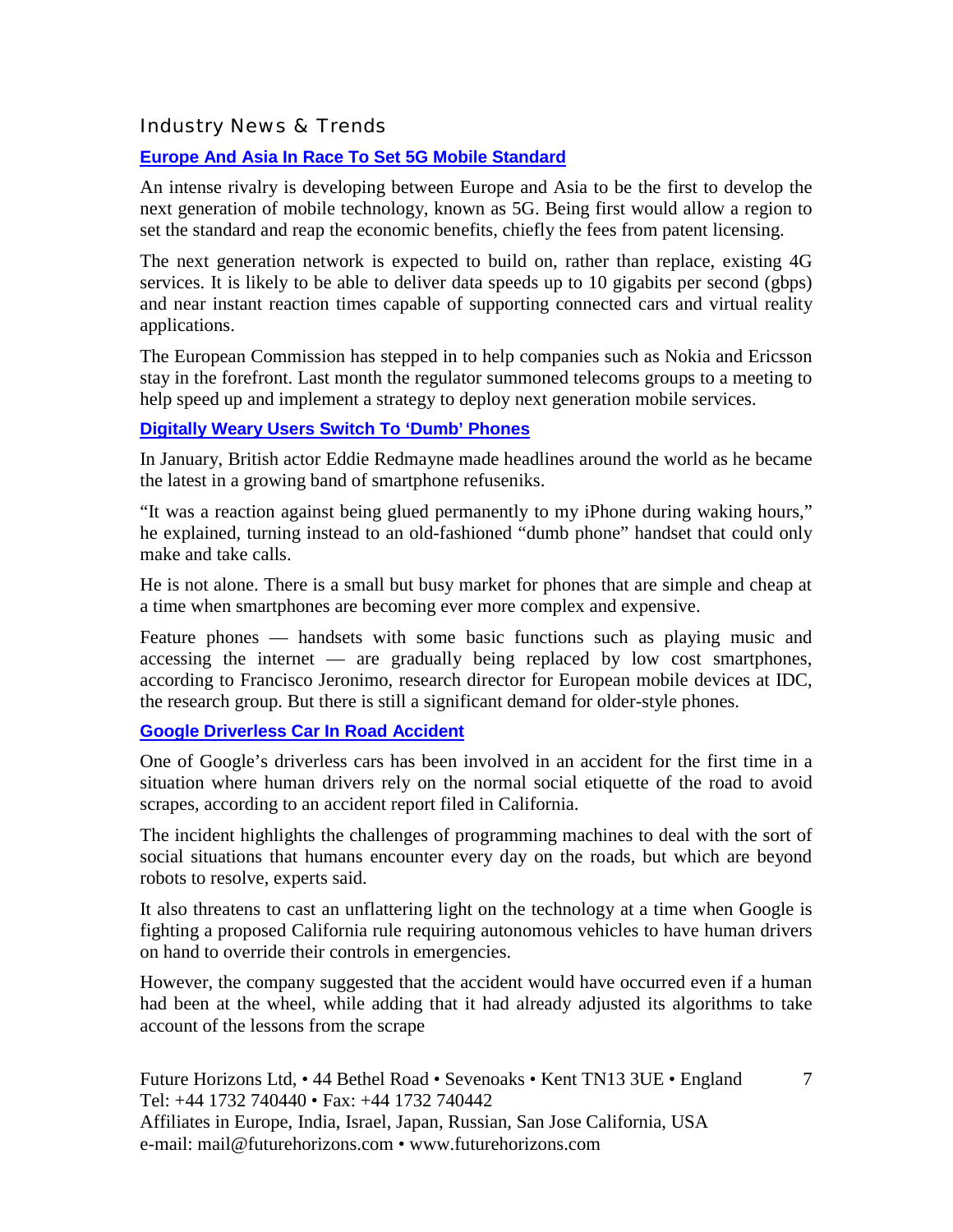#### **[Fujitsu Cracks Multi-Source Data Encryption Conundrum](http://www.eetindia.co.in/ART_8800719702_1800000_NT_b8b1b888.HTM)**

Fujitsu Laboratories Ltd and Fujitsu Laboratories of America Inc. have announced the development of encryption technology that can match IDs or attribute values in information sources, such as classified or private data from multiple organisations, that are encrypted with different keys, without the need for decrypting the information.

As the use of the cloud and big data analysis has progressed, the demand for shared use of personal data and confidential information among multiple organisations has increased. In the healthcare sector for instance, there is a need to use clinical, health and genome information and tie it into the clinical studies or the drug-discovery business among multiple research organisations.

#### **[New Type Of 2D Semiconductor To Make Computers Faster, Consume Less Power](http://www.ibnlive.com/news/tech/new-type-of-2d-semiconductor-to-make-computers-faster-consume-less-power-1203589.html)**

Engineers at the University of Utah have discovered a new kind of 2D semiconducting material for electronics. This could lead to much faster computers and smartphones while consuming less power.

The semiconductor, made of tin and oxygen elements, is a layer of 2D material that is only one atom thick. It allows electrical charges to move through it much faster than conventional 3D materials such as silicon.

#### **[A Brand New 2d Semiconductor Could Put Silicon In The Shade](http://www.gizmodo.com.au/2016/02/a-brand-new-2d-semiconductor-could-put-silicon-in-the-shade/)**

A new kind of semiconductor is the first material with a 2D geometry to provide the electrical properties of silicon — but its shape could mean that it's actually able to outperform the reliable old material.

Like graphene, the new semiconductor is a 2D layer that's just a single atom thick. Made up of tin and oxygen — or tin monoxide, if you'd rather — the 2D sheets conduct electrical charge much faster than conventional 3D semiconductors like silicon.

The new breed of 2D materials — graphene, stanene and borophene — have been touted as having incredible electrical properties. And they do: Some of them conduct electrons better than many other materials could ever dream of. But in order to replace the gold standard that is silicon in electronic devices, that's not enough.

A semiconductor — which is the kind of material used in the transistors that, when added together, can create computer chips — doesn't rely on moving just negatively charged electrons, but positively charged 'holes' too. (The best way to think of a hole is as a lack of an electron at a position where one could exist.)

#### **[Neil Woodford Backs 3D Printing Revolution At Metalysis](http://www.ft.com/cms/s/0/1d008896-d561-11e5-8887-98e7feb46f27.html?ftcamp=crm/email//nbe/UKBusiness/product#axzz40t651giR)**

Metalysis, a UK company that aims to produce metal powders for use in 3D printing at lower costs, has secured £20m in new investment from British investor Neil Woodford and Australia's Iluka Resources.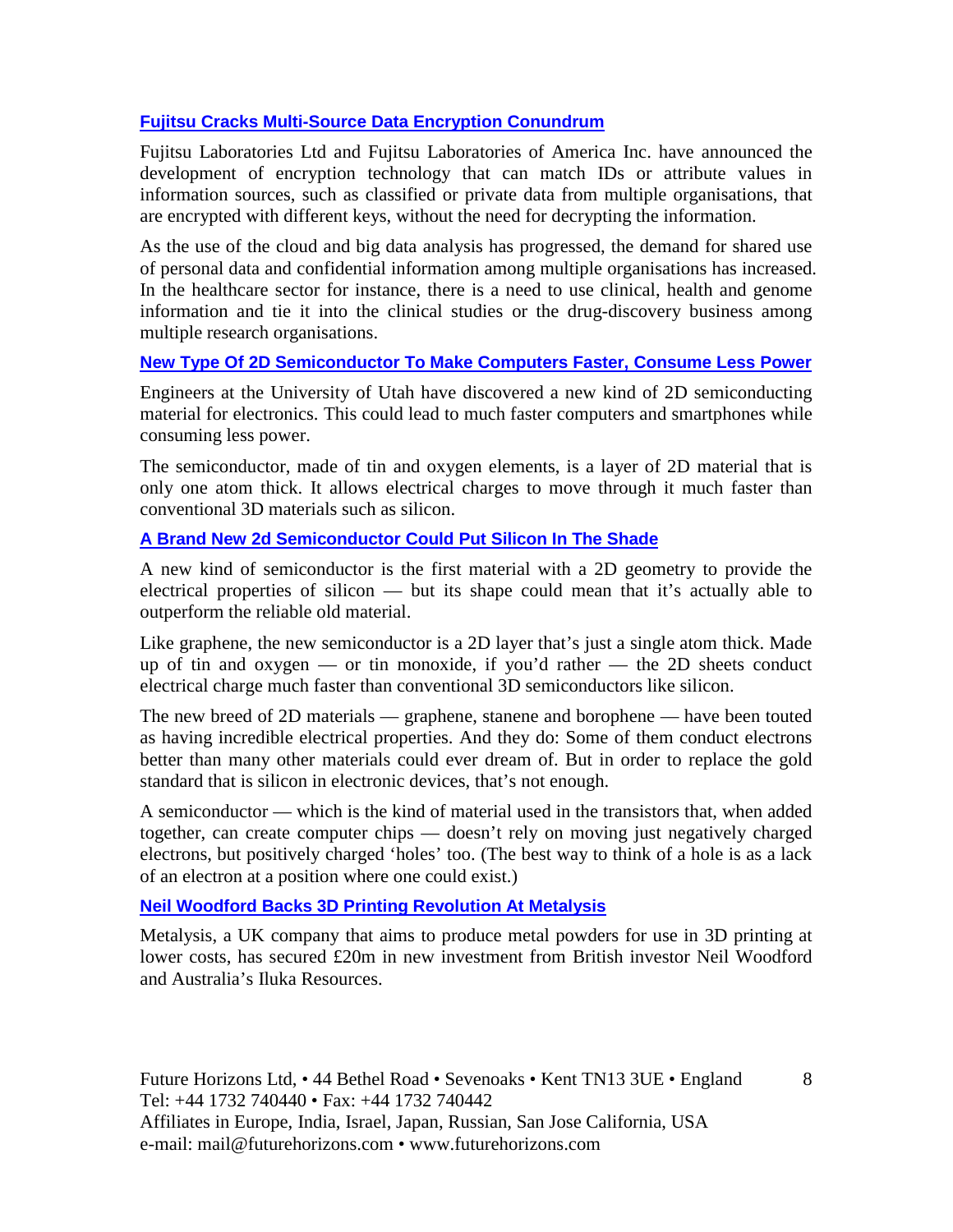The South Yorkshire-based company is primarily focused on producing titanium powder, a form of the lightweight metal that has been tested in the printing of aerospace and automotive components.

It has also worked with TWI, another UK company, on using its tantalum powder for 3D printing orthopaedic hip implants. 3D-printed hip replacements allow patients to have tailor-made joints formed after scanning their other hip, rather than standard sizes.

Titanium is currently used for aircraft parts such as landing gears, but its high cost has limited more widespread adoption. 3D printing could lower the cost by reducing the amount of machining and wasted metal.

#### **[Wireless Sensor Network Ups The Ante Of Sports Broadcasts](http://www.eetindia.co.in/ART_8800720073_1800005_NT_6e248126.HTM)**

The number of applications that wireless sensors support nowadays is remarkable. In particular, low-power, three-axis accelerometers and high-performance gyroscopes are found in drones and mobile camera modules, smartphones, mobile communication and gaming device, augmented reality systems, virtual reality, image stabilisation and industrial measurement applications.

Sensors can perform tiny, discrete sensing and measurement functions or they can be networked together to create an intelligent, big data approach to things such as dynamic motion analysis.

#### **[Breakthrough Solar Cell Lighter, Thinner Than Soap Bubbles](http://www.eetindia.co.in/ART_8800719989_1800008_NT_e8f583a1.HTM)**

A team of researchers from the Massachusetts Institute of Technology (MIT) has created what they say are the thinnest, lightest solar cells that could be placed on almost any surface such as a shirt, smartphone, or even on a sheet of paper or a helium balloon. Though it may take years to develop into a commercial product, the laboratory proof-ofconcept shows a novel approach to making solar cells that could help power the next generation of portable electronic devices.

The process is described in a paper by MIT professor Vladimir Bulovic, research scientist Annie Wang, and doctoral student Joel Jean, in the journal Organic Electronics.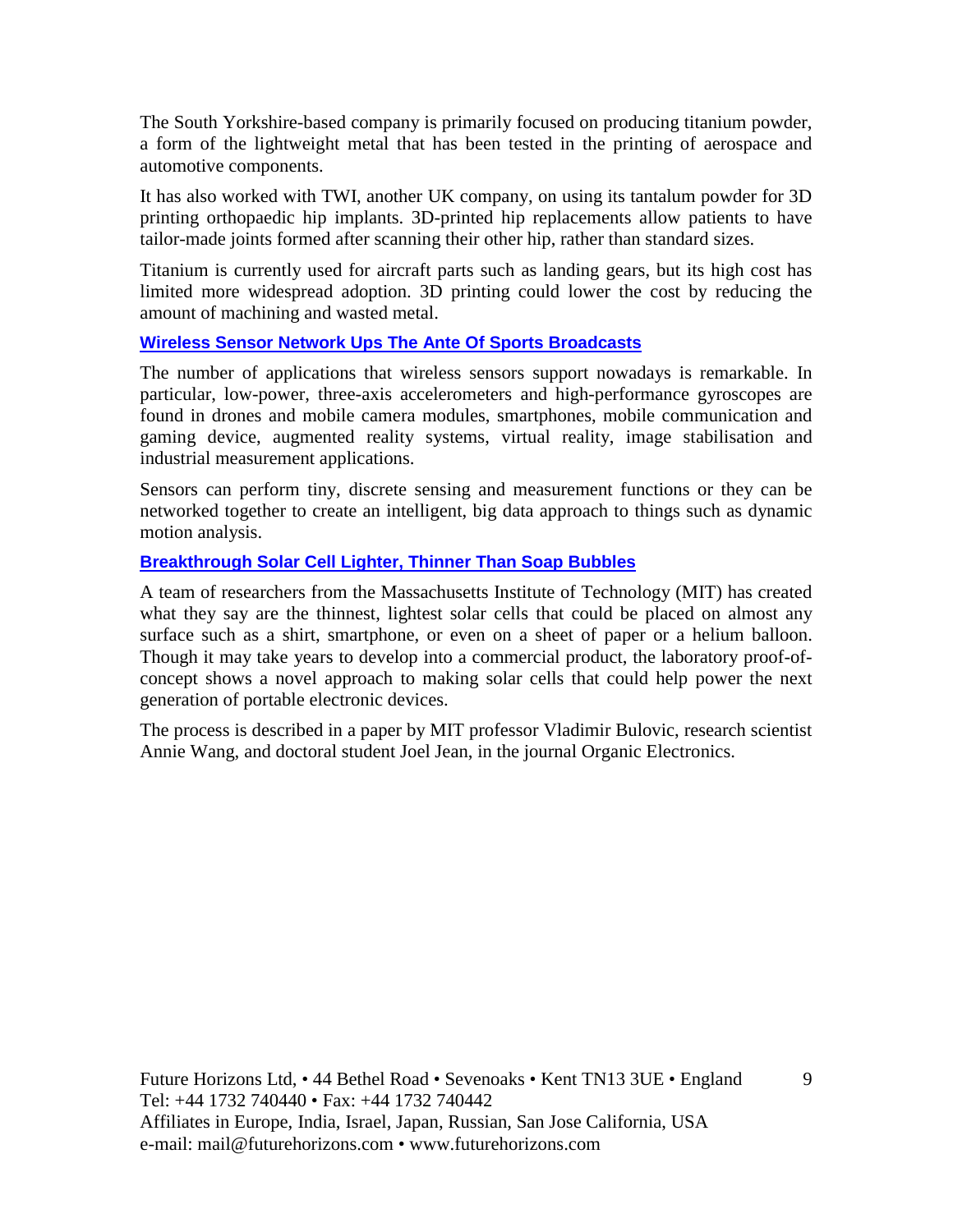#### East European News & Trends

#### **[Tatarstan Teams Up With Enterprise Ireland To Launch Russian Start-Ups](http://marchmontnews.com/Finance-Business/Volga/21587-Tatarstan-teams-up-with-Enterprise-Ireland-launch-Russian-start-ups-globally.html)  [Globally](http://marchmontnews.com/Finance-Business/Volga/21587-Tatarstan-teams-up-with-Enterprise-Ireland-launch-Russian-start-ups-globally.html)**

Pulsar Venture Capital, an early-stage investment fund from Tatarstan, in the mid-Volga area, has launched a start-up accelerator in partnership with government agency Enterprise Ireland and Dublin-based early stage investor NDRC, reported East-West Digital News, the first international information company dedicated to Russian digital industries.

The accelerator reportedly promises to help start-ups "enter the global market and find an investor or strategic partner in 100 days." Three locations are involved: Kazan (the capital of Tatarstan), Dublin and Silicon Valley, with each selected start-up going through boot camps in the three countries, as Ivan Dobryshev of Pulsar's press service explained.

Following online application, fifty start-ups will be selected in April for further program stages in the fields of information technologies, industrial technologies, hardware, oil and gas innovations, biotechnology, medicine of the future and new materials.

#### **[New Sensor And IC Building Technique Developed In Russia](http://www.marchmontnews.com/Technology-Innovation/Central-regions/21557-New-sensor-and-IC-building-technique-developed-Russia.html)**

A Russian research team has come up with a new method enabling fast and inexpensive design of very small sensors and ICs by using a mechanism of laser application of structures to glass with a resolution of less than 100 nanometers, announced the Moscow Institute of Physics and Technology (MIPT), one of the project participants.

The scientists used a femtosecond laser to apply structures to the surface of a transparent material, in this case glass. A beam of light was used to create a sort of trap in liquid where glass microspheres were placed. The device can be moved around to focus the laser on certain parts of the glass. When impacted by a laser beam and heated, pits are produced in the laser-affected zones which are then subject to etching.

#### **[Russia's Largest Tech Corporation Says Bye To Windows And Embraces Russian](http://www.marchmontnews.com/Technology-Innovation/Central-regions/21580-Russias-largest-tech-corporation-says-bye-Windows-and-embraces-Russian-Linux-solution.html)  [Linux Solution](http://www.marchmontnews.com/Technology-Innovation/Central-regions/21580-Russias-largest-tech-corporation-says-bye-Windows-and-embraces-Russian-Linux-solution.html)**

Rostec, the national umbrella for Russia's state-owned tech developers, announced a major shift from Windows to a Russian-developed Linux-based operating system, which is expected to emerge as a "quality analog of foreign solutions." A pilot project will be carried out at Helicopters of Russia, a sizable Rostec asset.

The Helicopters of Russia holding company has unveiled a three-year plan for the development of an alternative to its current IT architecture. In their step-by-step approach, the holding wants to replace Microsoft Windows for Linux, including Astra Linux Special Edition, a Russian-made protected operating system.

#### **[British Passengers Will Ride With A Russian-Made Multipass](http://rbth.com/science_and_tech/2016/02/19/british-passengers-will-ride-with-a-russian-made-multipass_568541)**

Smart ticketing is a system that instead of a paper ticket a traveler stores one's travel privileges electronically on a microchip embedded in a smartcard. The British startup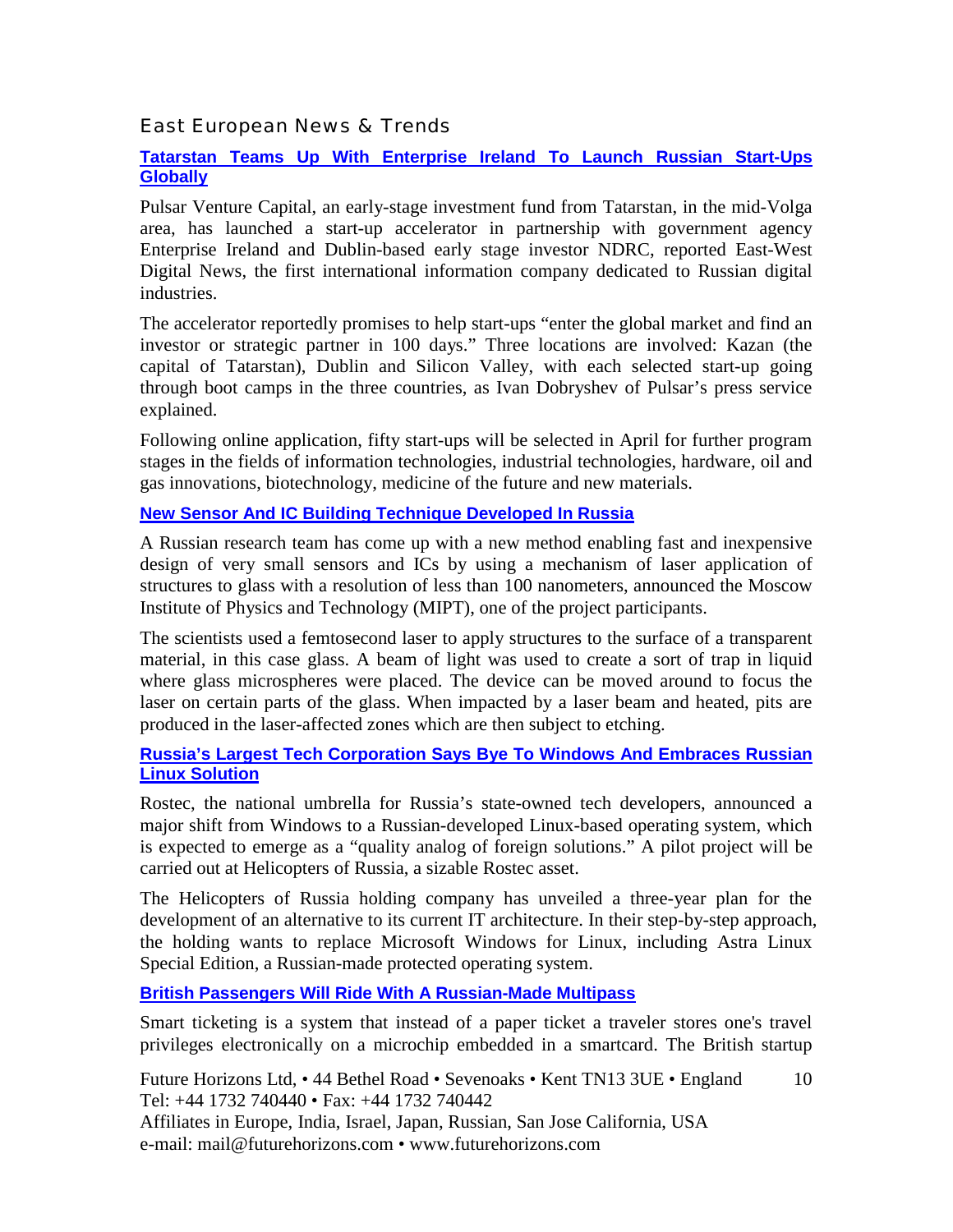TediPay is developing the next generation for smart ticketing, which will be a contactless payment service (MultiPass) to make travel purchases for different modes of transport. To develop this new service, TediPay needed technology created by Russia's CardsMobile, and so the companies signed an agreement last year.

According to the terms of the partnership, TediPay will provide a hardware platform for the development of a variety of mobile devices. These will be key rings, bracelets and watches connected to a smartphone via Bluetooth. The devices will contain images of different cards such as transport, banking and discount cards, as well as personal data.

"CardsMobile ensures secure transmission of data from transport operators, banks, government agencies and security systems to the user's mobile device, allowing to manage the life cycle of this data on the device," said Kirill Gorynya, CEO of CardsMobile.

#### **[Russian Entrepreneurs Set Sights Closer to Home](http://www.wsj.com/articles/russian-entrepreneurs-set-sights-closer-to-home-1457312029?tesla=y&cb=logged0.8081025047550118)**

ULYANOVSK, Russia—A growing number of Russian entrepreneurs are eschewing Silicon Valley and even Moscow, drawing instead on often-remote towns, including Russia's network of Soviet-era hubs of scientific research.

Ruslan Fazlyev launched his first startup to impress his future wife—when he was nearly broke and living in Ulyanovsk, a town more than 500 miles east of Moscow, known for producing cars and as the birthplace of Vladimir Lenin. More than a decade later, the 35 year-old's second startup, Ecwid, has a second office in San Diego and boasts clients in 150 countries.

"Today Ulyanovsk is a little town with a lot of [information technology] talent," said Mr. Fazlyev.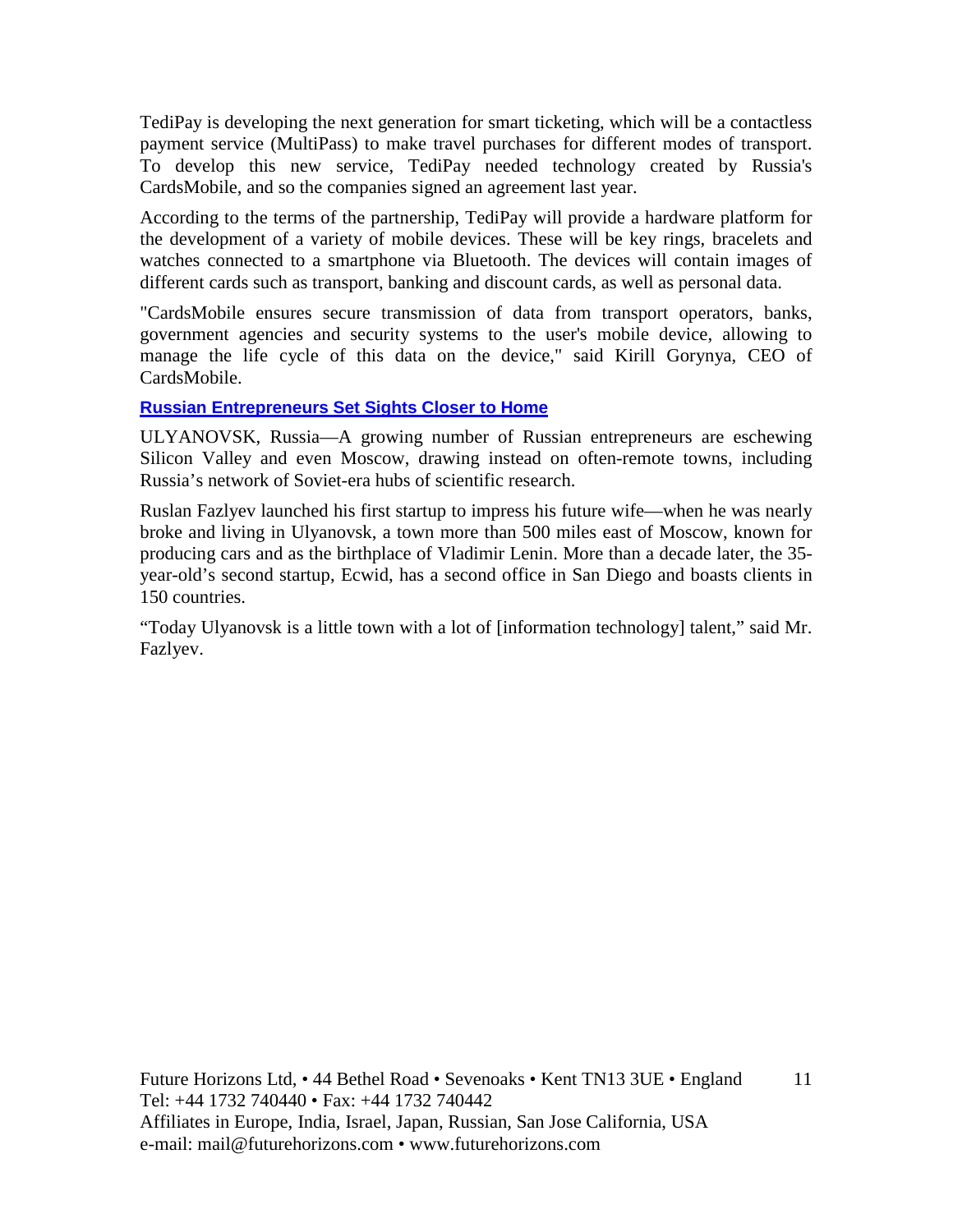#### World Economic Round Up

Growth fears have roiled global stock markets, while oversupply has pushed down the price of oil. But one gauge of the world's economic health, underlying consumer prices, is proving surprisingly resilient. Core inflation, which strips out food and energy prices, has held steady or risen in the U.S., the U.K., Europe and other advanced economies in recent months. At a time when headline inflation in these countries has hovered near zero for more than a year, firming core prices suggest the gloom about the state of the economy may be overdone.

*The latest economic news by country to include USA, Europe, UK, Japan, China, Asia Pacific and India can be found each month in our [Semiconductor Monthly](http://www.futurehorizons.com/page/18/Global-Semiconductor-Report)  [Report.](http://www.futurehorizons.com/page/18/Global-Semiconductor-Report)*